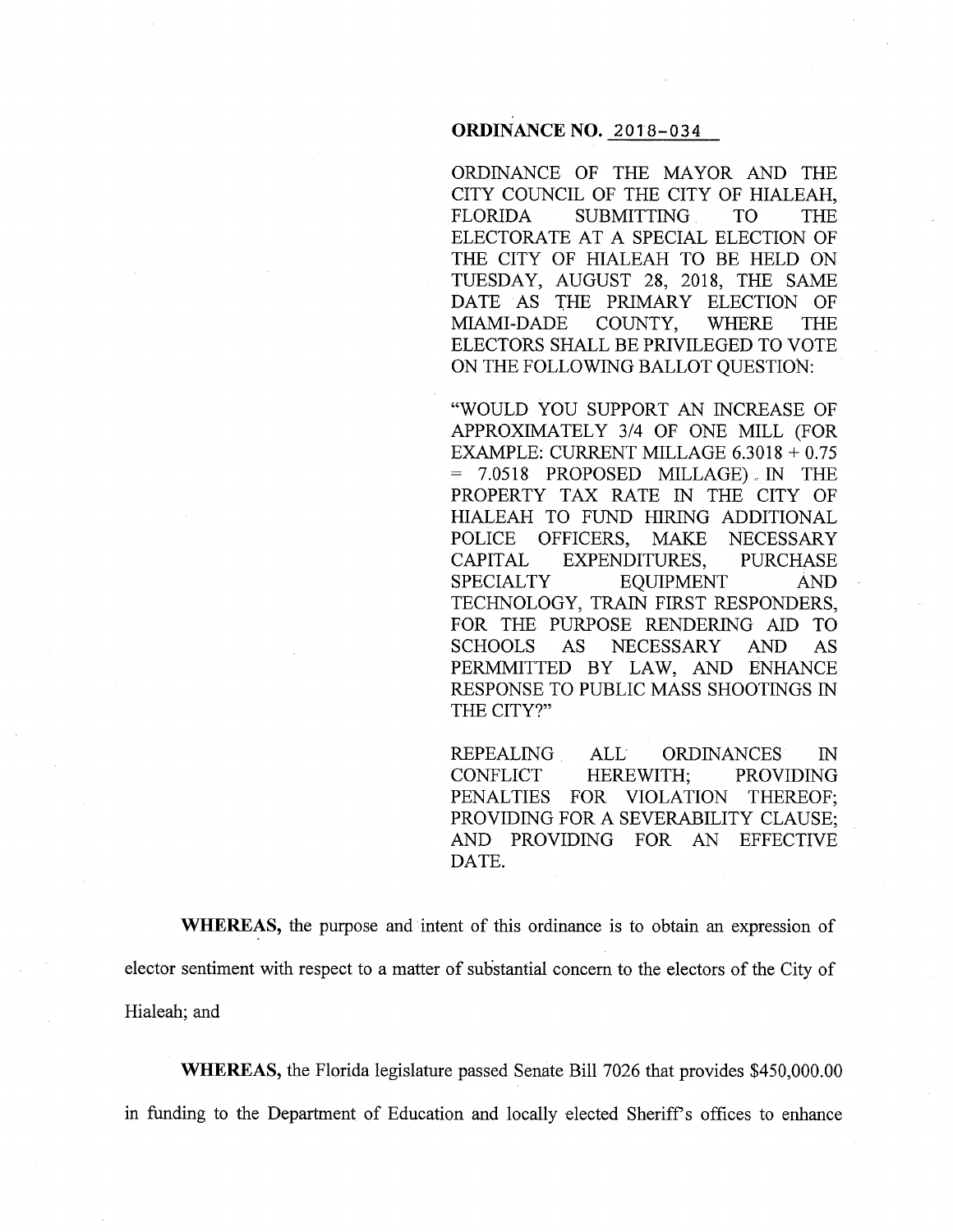school safety, but not for municipal government police or fire rescue; and

**WHEREAS,** there is a need to provide for increased public safety services given the violence that is troubling our communities; and

**WHEREAS,** an increase of approximately 3/4 of one mill to the current millage will raise approximately \$6,764,000 based on current assessed property values; and

**WHEREAS,** this new funding can also help to provide and enhance the physical security of the public sector, such as security for critical resources, and enhancements and reinforcement of places of public assembly to keep the public safe; and

**WHEREAS,** preserving the peace, providing for a free and safe environment for our communities, the public, and in particular for the residents of the City of Hialeah is a top priority of any government, and of the Mayor and City Council; and

**WHEREAS,** mitigating the regrettable consequences in the aftermath of a mass shooting, violent attack or event, while quickly responding to and preserving law and order, and rendering aid, is also a top priority, of any government, and in particular for the residents of the City of Hialeah, and of the Mayor and City Council.

NOW, THEREFORE, BE IT ORDAINED BY THE MAYOR AND THE CITY COUNCIL OF THE CITY OF HIALEAH, FLORIDA, THAT:

**Section 1:** The Mayor and the City Council of the City of Hialeah, Florida hereby submit the following nonbinding question to the electorate at a special election of the City of Hialeah, Florida, to be conducted on Tuesday, August 28, 2018, on the same date of the primary election in Miami-Dade County, to which the electors of the City of Hialeah, Florida may vote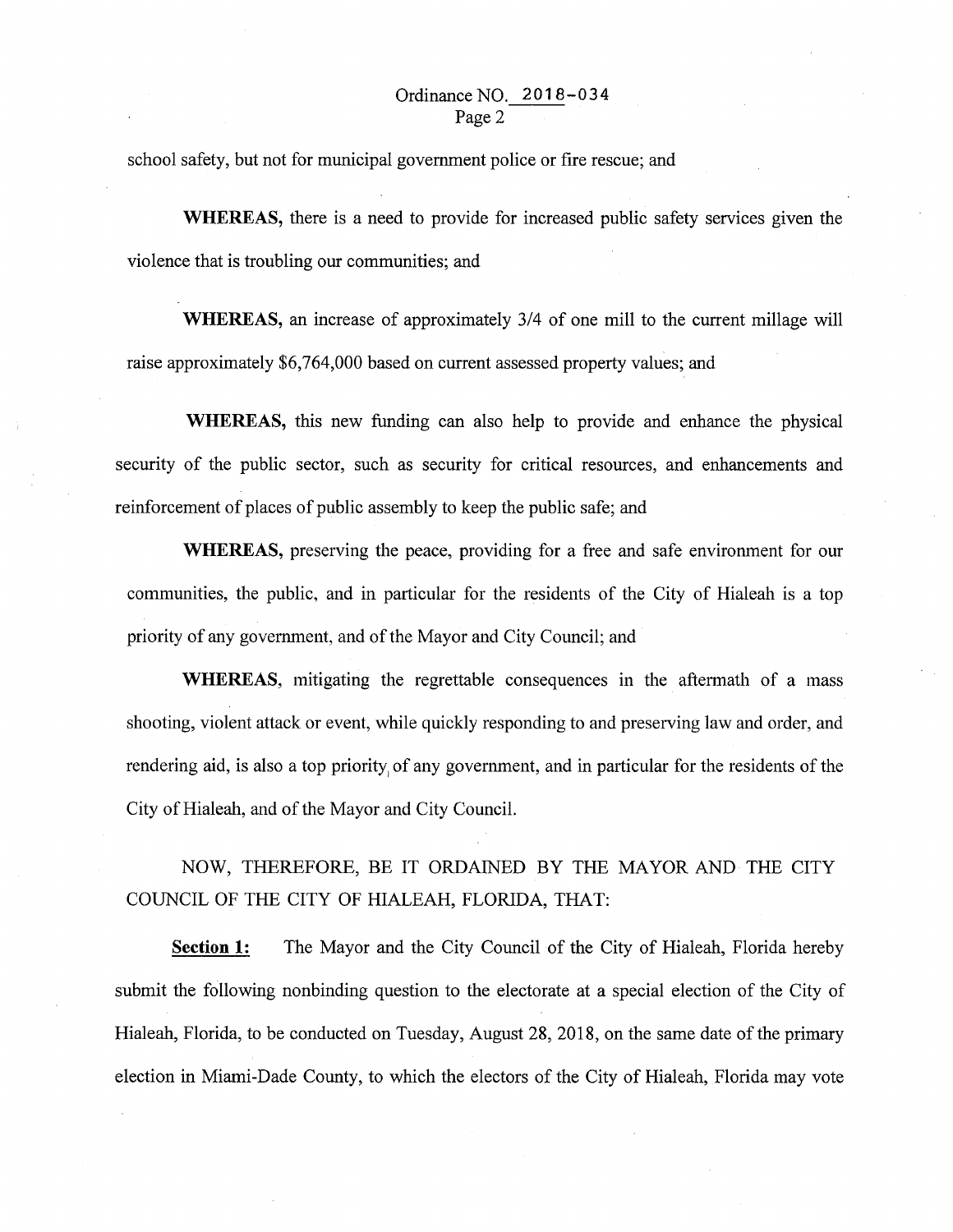# Ordinance NO. 2018-034 Page 3

"Yes" or "No". The form of the ballot question shall be as follows:

Title: Proposed ad valorem millage increase to fund public safety resources in response to

mass shootings.

## Ballot Question:

"WOULD YOU SUPPORT AN INCREASE OF APPROXIMATELY 3/4 OF ONE MILL (FOR EXAMPLE: CURRENT MILLAGE  $6.3018 + 0.75 = 7.0518$  PROPOSED MILLAGE) IN THE PROPERTY TAX RATE IN THE CITY OF HIALEAH TO FUND HIRING ADDITIONAL POLICE OFFICERS, MAKE NECESSARY CAPITAL EXPENDITURES, PURCHASE SPECIALTY EQUIPMENT AND TECHNOLOGY, TRAIN FIRST RESPONDERS, FOR THE PURPOSE RENDERING AID TO SCHOOLS AS NECESSARY AND AS PERMMITTED BY LAW, AND ENHANCE RESPONSE TO PUBLIC MASS SHOOTINGS IN THE CITY?"

> ] Yes ſ

 $\lceil$   $\rceil$ No

#### **Section 2:** Conduct of Elections.

The Miami-Dade County Supervisor of Elections is requested and authorized to conduct these elections in accordance with the general election laws of the State of Florida and the Charter and Code of the City of Hialeah, Florida. The City will pay all expenses associated with these elections unless some of the expenses are shared with other governmental entities. The Miami-Dade County Supervisor of Elections shall appoint an Election Board to assist the Elections Department in conducting the elections.

#### **Section 3: Form of Ballot.**

The ballot form to be used shall be as provided by the Miami-Dade County Supervisor of Elections.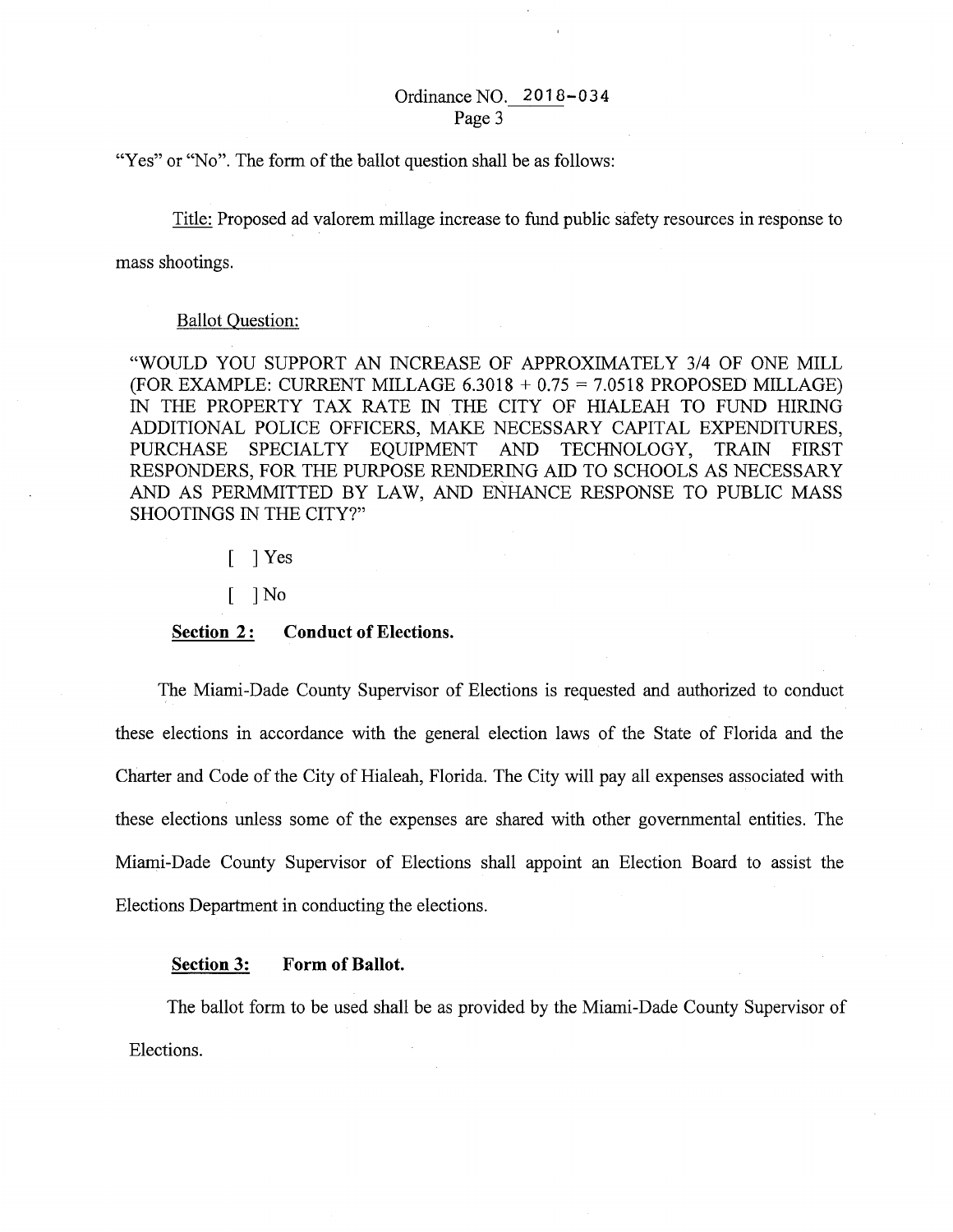#### Section 4: **Opening and Validating Absentee Ballots.**

The criteria and requirements for the opening and validating of absentee ballots and canvassing of ballots shall be same as followed by the Miami-Dade County Supervisor of Elections. All absentee ballots shall comply with the minimum requirements of state law.

#### **Section 5: Registration of Voters.**

The Miami-Dade County Supervisor of Elections will register voters for the ballot question conducted at the election until 5:00 p.m. on Tuesday, July 30, 2018. All persons eligible to vote at this election must be registered before the times stipulated above or have registered previously, as provided by law.

## **Section 6: Polling Places, Hours of Voting.**

Polling places for this election will be as designated by the Miami-Dade County Supervisor of Elections and will be open from 7:00 a.m. to 7:00 p.m. on the Election Day. Early voting shall be at the same times and dates as early voting is allowed by Miami-Dade County.

#### **Section 7: Notice.**

Notice of this election shall be according to law.

## **Section 8: Repeal of Ordinances in Conflict.**

All ordinances or parts of ordinances in conflict herewith are hereby repealed to the extent of such conflict.

**Section 9:** Penalties. Every person violating any provision of the Code or any ordinance, rule or regulation adopted or issued in pursuance thereof shall be assessed a civil penalty not to exceed \$500.00 within the discretion of the court or administrative tribunal